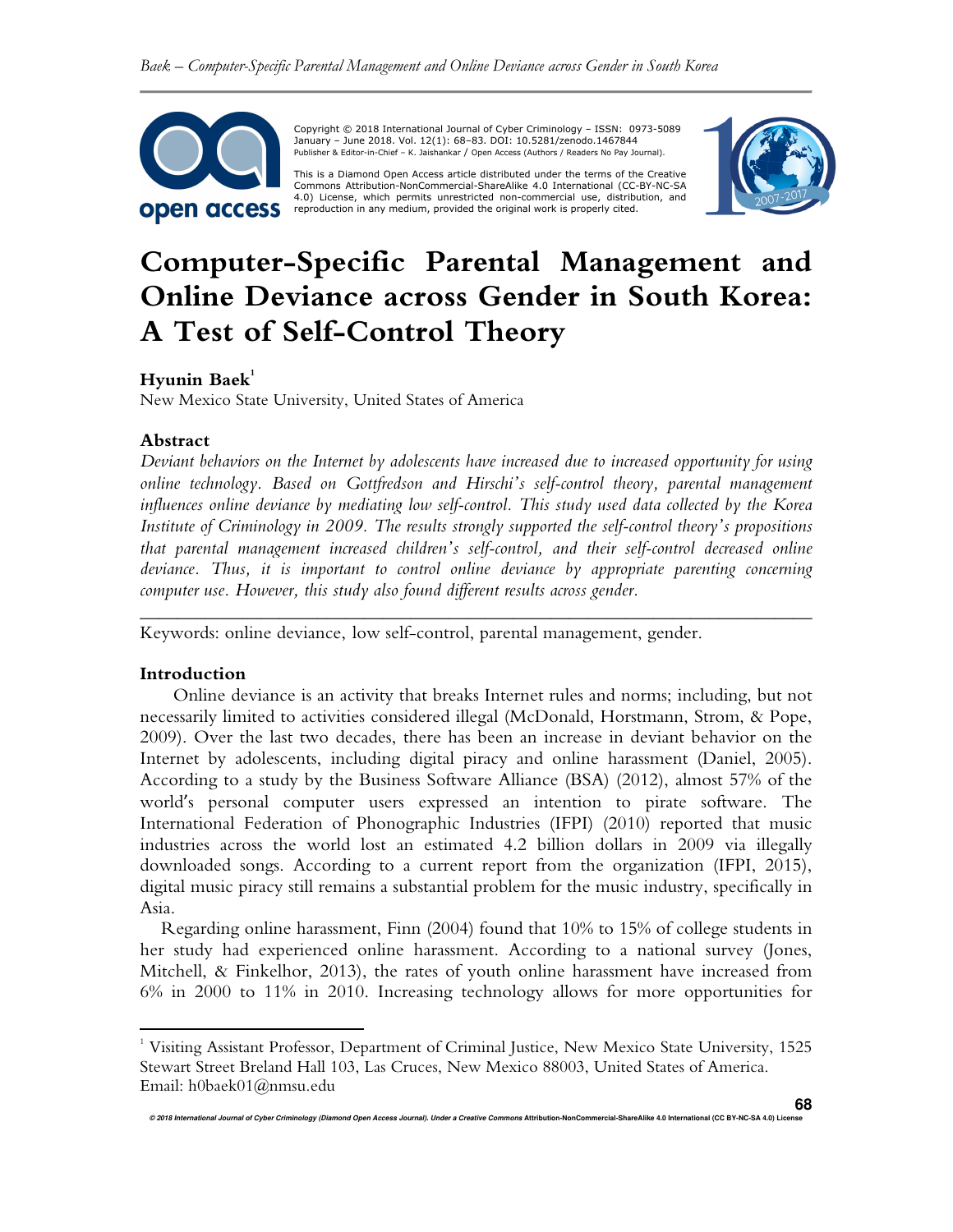

deviant behavior on the Internet (Power, 2000; Rogers, Smoak, & Liu, 2006; Ziyanak, 2014). This new Internet technology has escalated the rates of youth online deviance (Donner, Marcum, Jennings, Higgins, & Banfield, 2014), such as the development of virus ware, cyber terrorism, computer hacking, online harassment, and certain self-harm behaviors (Giles, 2006; Joinson, 2005). Livingstone (2003) noted that children and young people are in danger as a result of being victimized by deviance on the Internet without parental control. Further, several studies have found that online deviant behaviors are negatively related to parental controls (Eastin, Greenberg, & Hofschire, 2006; Ybarra, Diener-West, & Leaf, 2007).

Regarding online deviance, Gottfredson and Hirschi's (1990) self-control theory has provided a useful theoretical framework (Donner et al., 2014). In particular, self-control theory emphasized that parental management is a principal influence on the development of their children's self-control (Gibbs, Giever, & Martin, 1998). For example, Gibbs, Giever, and Higgins (2003) found that parental management influences deviance by mediating self-control. Further, prior research has shown the association between selfcontrol and online deviance: for example, online harassment (Jones, et al., 2013; Khunrana, Bleakley, Jordan, Romer, 2015; Ybarra & Mitchell, 2004), software piracy (Higgins, 2005, 2006; Higgins, Fell, & Wilson, 2006, 2007; Higgins, Wolfe, & Marcum, 2008; Hinduja, 2008; Kim & Kim, 2015; Malin & Fowers, 2009; Moon, McCluskey, McCluskey, & Lee, 2013), and various types of cyber-deviance (i.e. hacking) (Holt, Bossler, & May, 2010).

However, research that deals with all concepts regarding parental management, low self-control, and online deviance, has been relatively rare. Furthermore, there are no known studies concerning this relationship, especially structural equation modeling (SEM) using Korean data. In response to these issues, this study intends to examine that parental management has an influence on online deviance, by mediating low self-control based on Gottfredson and Hirschi's (1990) self-control theory. In addition, this study intends to examine supplementary models whether gender differences would occur.

## **Theoretical Background**

Gottfredson and Hirchi's (1990) self-control theory posits that low self-control is the cause of deviant and criminal behavior. Self-control is instilled in the individual through effective parenting, which requires direct control by the parent as they monitor the child, recognize deviance when it occurs, and effectively punish that deviance (Gottfredson & Hirchi, 1990). Through showing interest in and affection for the child, as well as effectively parenting them, the child will have higher levels of self-control and be unlikely to be drawn into the allure of crime and deviance. While many studies have used parenting as a direct predictor to deviant behaviors (see a meta-analysis [Hoeve, Dubas, Eichelsheim, van der Laan, Smmenk, & Gerris, 2009]), parental management is a principal influence on the development of their children's self-control (Gibbs et al., 1998), and this self-control prevents deviant behaviors (Gibbs et al., 2003). According to Gottfredson and Hirschi (1990), self-control becomes solidified between the ages of 8 and 12, and can be expected to remain stable after that. Those who possess low self-control have several key characteristics; they are impulsive risk-takers, who are physical rather than verbal, they are short-sighted and insensitive to others, often lack persistence and suffer from poor relationships as a consequence (Gottfredson & Hirchi, 1990).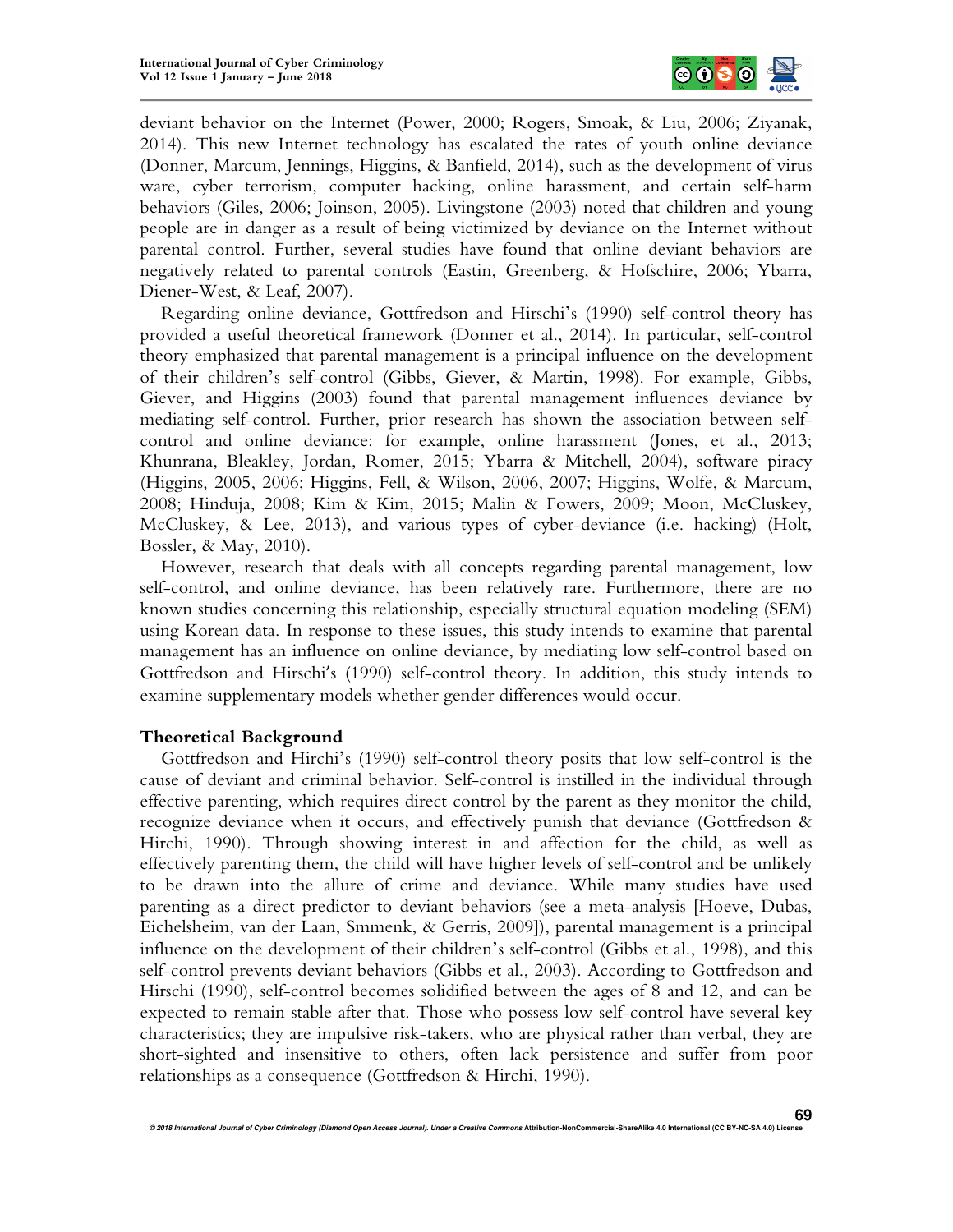Using the concept of low self-control, many studies have examined various types of deviance and crimes (e.g., academic dishonesty [Cochran, Wood, Sellers, Wilkerson, Chamlin, 1998], bullying [Moon, Hwang, & McCluskey, 2011], police misconduct [Donner & Jennings, 2014], and substance use [Desmond, Bruce, & Stacer, 2012]). One meta-analysis (Pratt & Cullen, 2000) indicated that Gottfredson and Hirschi's (1990) selfcontrol theory has received much empirical support. Furthermore, prior research has examined a variety of forms of online deviance using the theoretical framework of selfcontrol theory. Digital piracy has been found to be related to low self-control (Higgins 2005; 2006; Higgins et al., 2006; Higgins et al., 2008). In Donner and colleagues' (2014) study, low self-control was found to have a relationship with a variety of deviant online behaviors, including threatening/insulting others through email or instant messages, hacking into an unauthorized area of the internet, and using another person's personal information on the internet without his/her permission. Additionally, Kim and Kim (2015) examined the relationship between computer piracy, self-control, and time spent on the computer using a Korean sample. Regarding online harassment, Baek, Losavio, and Higgins's (2016) found that low self-control was a significant predictor to account for it. All aforementioned researchers found strong support for Gottfredson & Hirschi's (1990) propositions, that adolescents low in self-control were more likely to commit online deviance.

Though the link between low self-control and a variety of forms of online deviance have been supported in research, the role other variables, such as gender and culture, play in this relationship remains unclear. Specifically, results of research are often mixed regarding self-control and gender (Higgins, 2006). For example, Moon and his colleagues (2012) found low self-control played a significant role in the illegal use of another persons' resident registration number in their sample, yet they also found opportunity and gender to have a significant effect. In this study, opportunity factors impacted illegal downloading differently between genders. For example, hours of computer usage increase illegal downloading for boys, while this opportunity factor did not have any significant effect for girls (Moon et al., 2012). Work by Longshore, Turner, and Stein (1996) found that low self-control could not explain gender differences for offenses in their sample. However, Tittle, Ward, and Gramick (2003) showed that low self-control could account for gender differences in deviance amongst their sample. Research by Marcum, Higgins, Freiburger, and Ricketts (2012) found females in their sample to be over 2.5 times more likely to have posted gossip online about others in the past year. However, they also found that ratio of change for self-control and online harassment was almost 1:1; for every one-unit decrease in self-control there was a 1.04-unit increase in perpetrating online harassment, regardless of gender (Marcum et al., 2012).

While Gottfredson and Hirschi's (1990) self-control theory has received empirical support, some areas of the theory have been called into question and continue to be tested by researchers (Moon et al., 2012). The study of online deviance is new; however, what prior research exists has been successful in using self-control theory to explain this behavior (Tittle et al., 2003). Further, studies, which utilize international samples, are often underrepresented in criminological research; these studies have the ability to discover if criminological theories are valuable across cultures. In response to these issues, this study intends to conduct analysis using Structural Equation Modeling (SEM), which allows for the specification of regression structures among the latent variables (Byrne,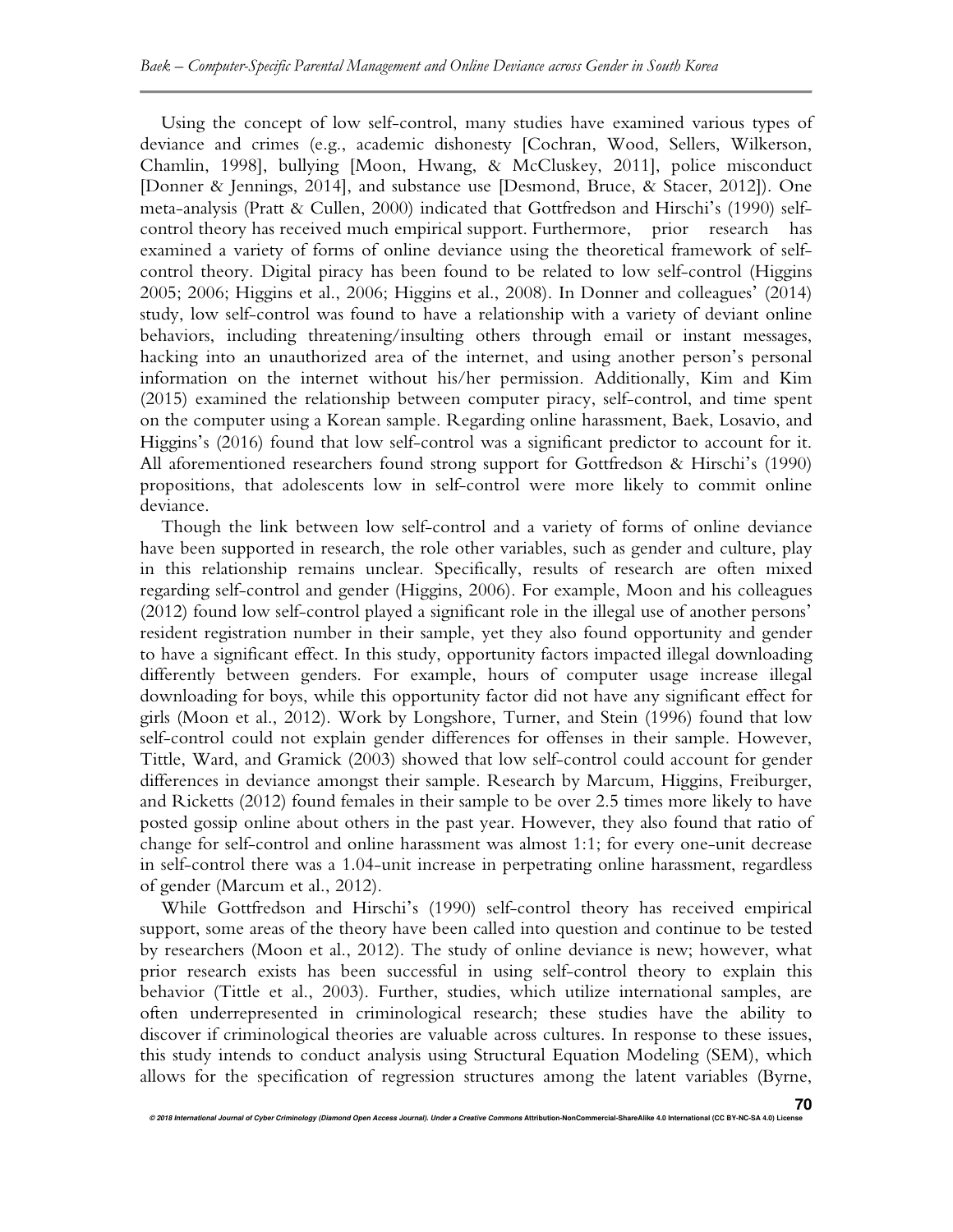

2012). For this SEM, the present study assumes that parental management influences online deviance with the inclusion of the mediating variables of low self-control (Model 1). Specifically, additional models across gender (Models 2 and 3) are presented in this study to discover whether gender differences would occur.

Regarding these models, this study will examine five hypotheses.

Hypothesis 1: Parental management decreases online deviance.

Hypothesis 2: Parental management decreases low self-control.

Hypothesis 3: Low self-control increases online deviance.

Hypothesis 4: Parental management decreases online deviance through low selfcontrol.

Hypothesis 5: Across gender, parental management and low self-control have different impacts on online deviance.

Figure 1 provides a graphical presentation of all the hypotheses.



**Figure 1. Research Model** 

# **Method**

## *Data*

The data used in this study was collected by the Korean Institute of Criminology (KIC) in 2009. Their data was a one-time cross-sectional study (collection time-period from August  $28<sup>th</sup>$  2009 to September 11<sup>th</sup> 2009), which was compiled from self-report surveys. It was collected from elementary and middle school students through stratified cluster sampling in Seoul (Choi, 2009). The data was donated to the Korean Social Science Data Archive in 2014 (data code: A1-2009-0119), which is a non-profit social science data archive established by integrating the Korea Social Science Library and the Korean Social Survey Data Archive. The purpose of the original data was an evaluation of the level of awareness of cybercrime law and the development of the cybercrime prevention program as referenced in the Elementary Education Act. The main research content included ethics information on cyber-crime, cybercrime-related legal knowledge, the victim's awareness of cybercrime, cybercrime damage experience, ties and conflict with computer-related parenting, and the number of cybercrime friends. The total sample size was 1,091; 505 (46.3%) of which were female and 586 (53.7%) of which were male. The age of respondents was between 11 and 15; the grades were 5<sup>th</sup> to 6<sup>th</sup> in elementary, and 1<sup>st</sup> in middle school.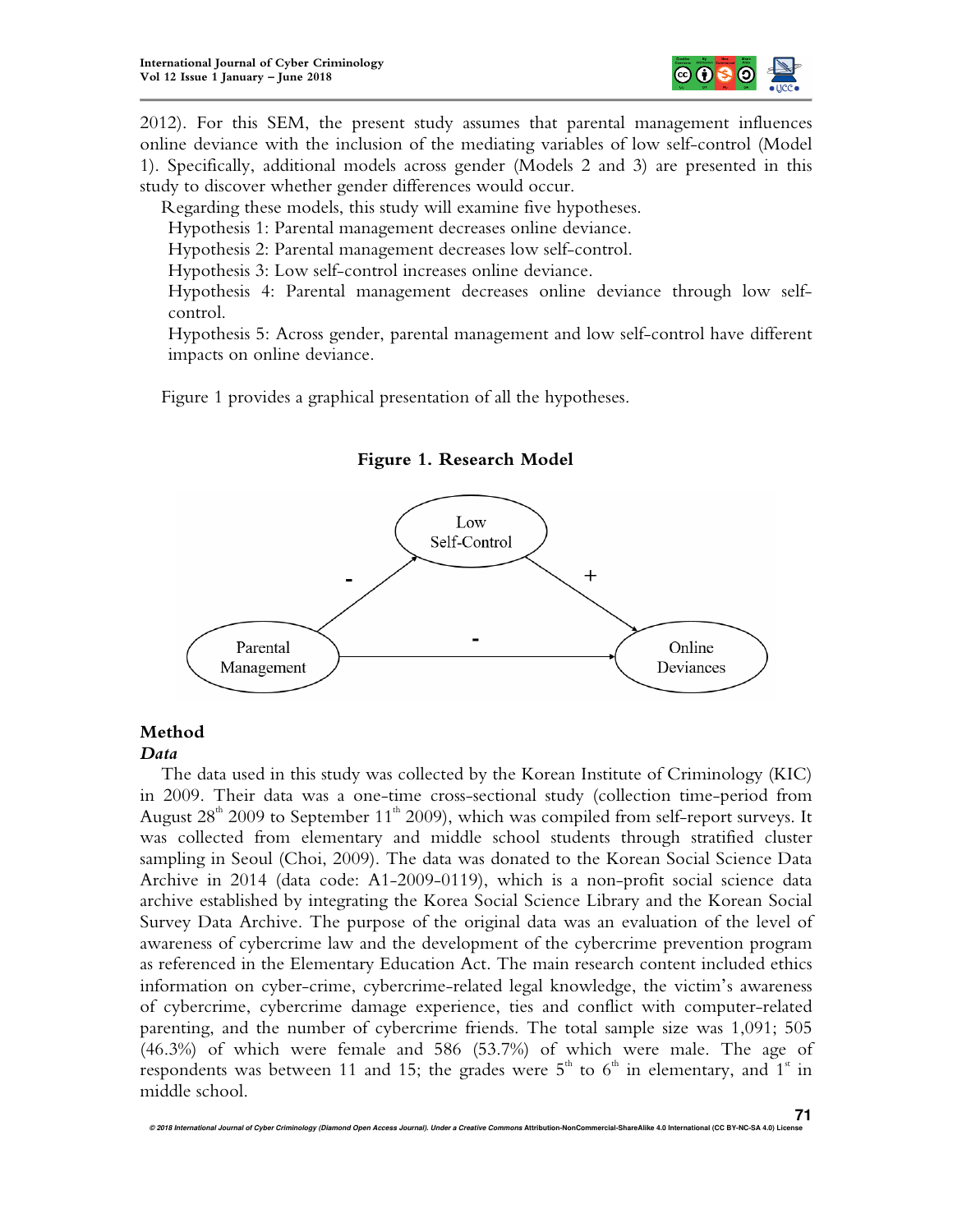#### *Measures*

With regard to online deviance, this study used the definition that online deviance is an activity that breaks Internet rules and norms; including, but not necessarily limited to activities considered illegal acts (McDonald et al., 2009). Concerning this definition, this study used three items as a dependent variable, including digital piracy, online harassment, and other types of online deviance (e.g., thieving of someone's game items or cybermoney). The items used a question, "If you have done the following actions (digital piracy, online harassment, and other types of online deviance) over the last six months, please write down how many times you did." Thus, higher scores indicated that respondents had more experiences of online deviance.

Gottfredson and Hirschi (1990) assumed that self-control would be established, then internalized early in life, and become stable across the life course; thus, parental management in childhood is an important component in this theory. This study chose parental management as an exogenous variable. In particular, the measure of parental management narrowly focused on computer-specific parenting in order to enhance interpretations about online deviance. The measurement utilized 3 items, which included the following questions: "My parents limit my time using computers, so I can use the computer during allowed time periods," "My parents observe me when I am using the computer," and "My parents notice what I do when using the computer." Responses were coded by a five-point scale  $(1 =$  never to  $5 =$  always). Respondents with higher scores on these variables were more managed by their parents.

The mediating variable was low self-control, defined by Gottfredson and Hirschi (1990); their theory described individuals with low levels of self-control as being "impulsive, insensitive, physical (as opposed to verbal), risking, short-sighted, and nonverbal" (Gottfredson & Hirschi, 1990, p 90). Therefore, this study used 4 items related to this definition: "I tend to do my job without a plan," "I always act out on a whim," "I behave impulsively in many cases," and "I act as soon as possible no matter what happens later." The answer was coded from  $1 =$  never to  $5 =$  always. Higher scores indicated lower self-control.

#### *Analysis Plan*

Using the Korean data (Choi, 2009), this study conducted data analyses in a series of steps. The first step in the analysis involved descriptive statistics (mean, standard deviation, skewness, and kurtosis) in order to determine the normality of the observed measures. This study used a criterion that a variable is non-normal when skewness is above 3 and kurtosis is above 10 (Gravetter & Wallnau, 2014). Second, this study conducted a bivariate statistical analysis (correlation between observed variables) to show that the variables shared suitable levels of variation. The third step was a presentation of a measurement model, Confirmatory Factor Analysis (CFA), to examine the measurement qualities. CFA is able to provide a test of *a priori* hypotheses of how the observed variables may indicate the latent variables (Morris & Higgins, 2010). Furthermore, factor loadings  $(\lambda)$  are important to confirm that the observed variables indicate the latent variables. If lambda (λ) were higher than .50, the observed variables would be statistically significant to account for the latent variables (Kline, 2016). Next, to test the hypotheses that parental management impacts online deviance with mediating low self-control based on Gottfredson and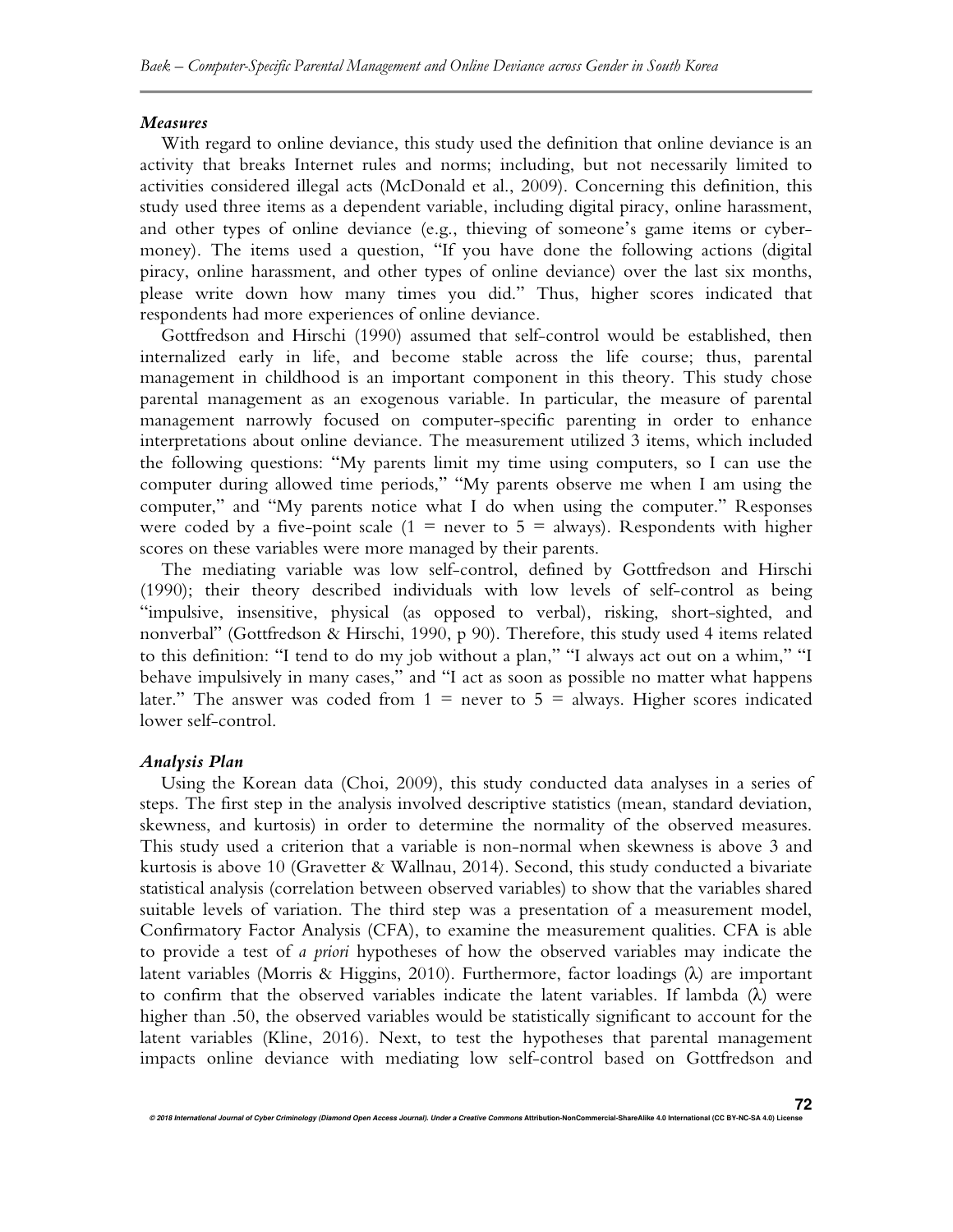

Hirschi's self-control theory, the present study conducted several SEMs, with the goodness-of-fit of the model also considered in order to examine gender differences.

To determine if the model fits the data for CFA and SEM, this study used several criteria such as the comparative fit indexes (CFI), the root mean squared error of approximation (RMSEA), and the standardized root mean of the residual (SRMR). If CFI are higher than .95, the goodness-of-fit is deemed excellent (Kline, 2016). The goodnessof-fit is very good if the RMSEA is lower than .05, good if it is .05-.08, and not good if it is higher than .10 (Hu & Bentler, 1999). The SRMR would be .05 or below (Hu & Bentler, 1999).

## **Results**

#### *Descriptive Statistics*

This study analyzed descriptive statistics in order to determine the normality of the observed measures. Most observed variables did not have problems of normality; skewness was less than 3, and kurtosis was less than 10, meeting Gravetter and Wallnau's (2014) thresholds for normality. The means, standard deviations, maximum and minimum values, skewness, and kurtosis of observed variables that were used for CFA and SEM are presented in Table 1. The "notice of computer use" among "parental management" variables had the highest mean  $(3.63)$  among these observed variables  $(SD = 1.26,$ skewness  $= -0.68$ , and kurtosis  $= -0.58$ . The "other types of online deviance" among "online" deviance" variables had the lowest mean  $(2.08)$  among them  $(SD = 4.89)$ , skewness = 2.78, and kurtosis  $= 6.83$ ).

|                      | Mean                                             | <b>SD</b> | Range | Skewness Kurtosis |        |         |
|----------------------|--------------------------------------------------|-----------|-------|-------------------|--------|---------|
|                      | Control of computer use time                     | 3.04      | 1.37  | $1 - 5$           | $-.04$ | $-1.23$ |
| Parental             | Observation of computer use                      | 2.09      | 1.12  | $1 - 5$           | .90    | $-.03$  |
| Management           | Notice of computer use                           | 3.63      | 1.26  | $1 - 5$           | $-.68$ | $-.58$  |
|                      | No plan                                          | 2.57      | 1.10  | $1 - 5$           | .29    | $-.55$  |
| Low Self-<br>control | Insensitive                                      | 2.58      | 1.11  | $1 - 5$           | .24    | $-.67$  |
|                      | Impulsive                                        | 2.29      | 1.07  | $1 - 5$           | .51    | $-.43$  |
| Online<br>Deviance   | Short-sighted                                    | 2.34      | 1.10  | $1 - 5$           | .51    | $-.48$  |
|                      | Illegal downloading $w/t$ 6<br>months            | 2.30      | 5.35  | $0 - 20$          | 2.58   | 5.41    |
|                      | Online harassment w/t 6<br>months                | 2.40      | 5.34  | $0 - 20$          | 2.54   | 5.28    |
|                      | Other types of online deviance<br>$w/t$ 6 months | 2.08      | 4.89  | $0 - 20$          | 2.78   | 6.83    |

**© 2018 International Journal of Cyber Criminology (Diamond Open Access Journal). Under a Creative Commons Attribution-NonCommercial-ShareAlike 4.0 International (CC BY-NC-SA 4.0) License** 

### **Table 1.** *Sample Descriptive Statistics of Observed Measures*

Note. N=1,091.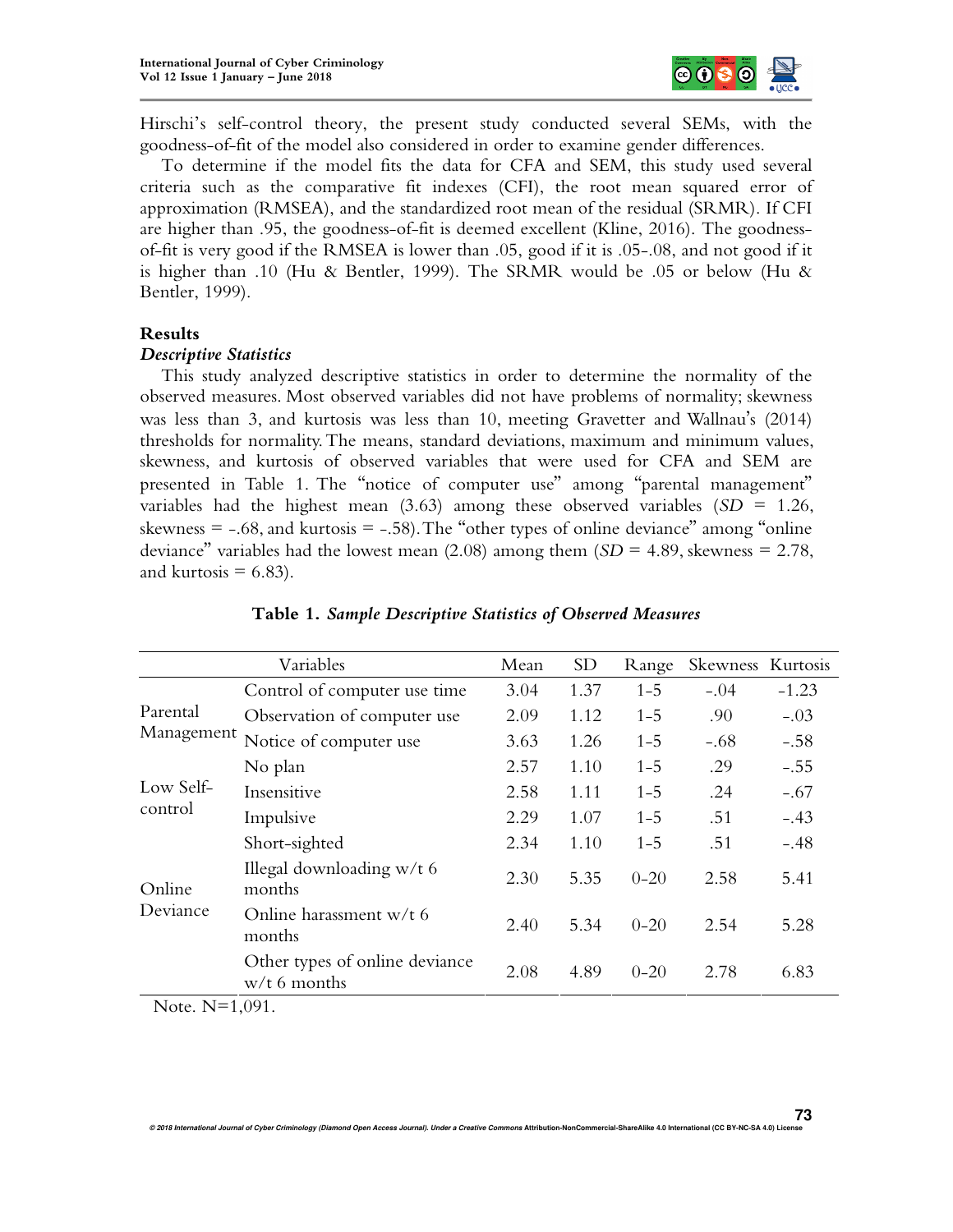#### *Bivariate Statistics*

The correlation matrix of observed variables indicated how much variance was shared between them. Table 2 shows that the observed variables for online deviance were positively and significantly related to items of low self-control ( $r = .07$  to .20). In addition, four correlations regarding online deviance and parental management were negatively significant: 1) control of computer use time and online harassment ( $r = -0.09$ ,  $p \le 0.01$ ), 2) control of computer use time and other types of online deviance  $(r = -.08, p < .05)$ , 3) observation of computer use and online harassment ( $r = -0.09$ ,  $p < 0.01$ ), and 4) notice of computer use and other types of online deviance  $(r = -.09, p < .05)$ . The correlation between "insensitive" and "impulsive" was the strongest in this table  $(r = .60, p < .01)$ . There were no potential problems that measures would be collinear. More detailed information is presented in Table 2.

|                                                          | $\mathbf{1}$        | $\overline{2}$      | 3                   | $\overline{4}$      | 5                   | 6                   | 7                   | 8                   | 9                   | 10 |
|----------------------------------------------------------|---------------------|---------------------|---------------------|---------------------|---------------------|---------------------|---------------------|---------------------|---------------------|----|
| 1. Control of<br>computer using<br>time                  |                     |                     |                     |                     |                     |                     |                     |                     |                     |    |
| 2. Observation<br>of using<br>computer                   | $.42$ <sup>**</sup> |                     |                     |                     |                     |                     |                     |                     |                     |    |
| 3. Notice of<br>using computer                           | .24**               | $.34$ <sup>**</sup> |                     |                     |                     |                     |                     |                     |                     |    |
| 4. No plan                                               | $.09***$            | $-.07*$             | $.14$ <sup>**</sup> |                     |                     |                     |                     |                     |                     |    |
| 5. Insensitive                                           | $.11$ $\!\cdot\!$   | $-.08^{\star}$      | $.15***$            | $.58^{\star\star}$  |                     |                     |                     |                     |                     |    |
| 6. Impulsive                                             | $.09***$            | $-.04$              | $.12$ <sup>**</sup> | $.43$ <sup>**</sup> | $.60^{\star\star}$  |                     |                     |                     |                     |    |
| 7. Short-sighted                                         | $-.06$              | $-.05$              | $-.08*$             | $.50^{**}$          | $.51^{**}$          | $.55^{**}$          |                     |                     |                     |    |
| 8. Illegal<br>downloading<br>$w/t$ 6 months              | $-.06$              | $-.03$              | $-.05$              | $.12$ <sup>**</sup> | $.12$ <sup>**</sup> | $.13$ <sup>**</sup> | $.12$ <sup>**</sup> |                     |                     |    |
| 9. Online<br>harassment w/t<br>6 months                  | $.09***$            | $.09***$            | $-.03$              | .12**               | $.14$ <sup>**</sup> | $.20^{\star\star}$  | $.18$ <sup>**</sup> | $.31$ <sup>**</sup> |                     |    |
| 10. Other types<br>of online<br>deviance w/t 6<br>months | $-.08^*$            | $-.00$              | $-.08^{\star}$      | $.07^*$             | $.12$ <sup>**</sup> | $.14$ <sup>**</sup> | $.09$ <sup>**</sup> | $.32$ <sup>**</sup> | $.28$ <sup>**</sup> |    |

**Table 2.** *Correlation Matrix between Observed Measures* 

Note.  $\star_{p} < .05$ ,  $\star_{p} < .01$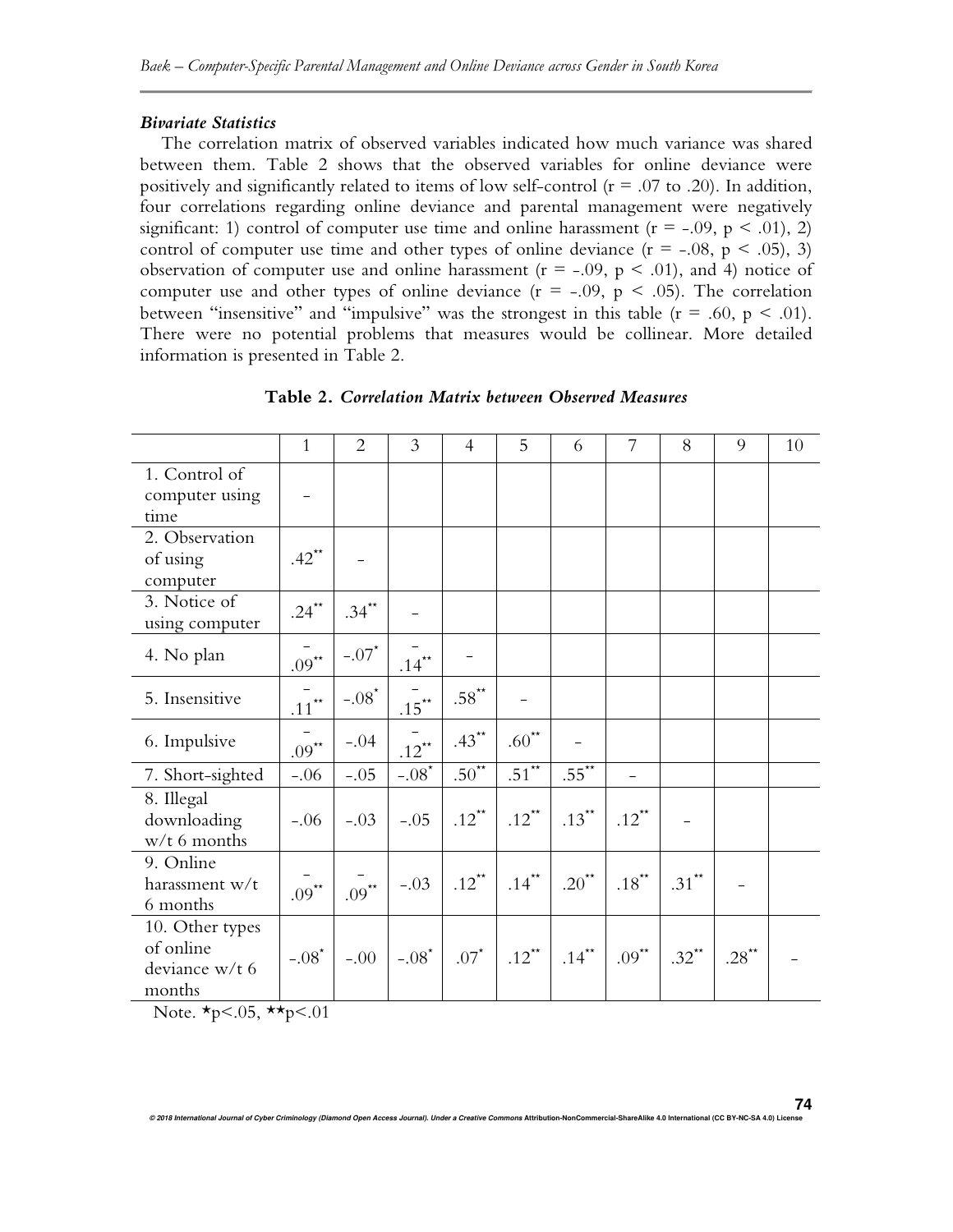

# **CFA**

The results of the measurement model, which combined CFA results for the latent variables representing online deviance, parental management, and low self-control, are presented in Table 3. CFA was performed to determine if factor loadings were significant, and if the measurement model worked satisfactorily. Schumacker and Lomax (1996) and Kline (2016) explained that the  $\chi^2$  indicates rejection of the hypothesis, by defining whether the goodness-of-fit is significant. However, the  $\chi^2$  test is not the only test of the goodness-of-fit of research models. The goodness-of-fit of the model should also be assessed using RMSEA, and CFI index, which are armed with proven standards in the assessment of the goodness-of-fit.

Based on the goodness-of-fit criteria as mentioned in the analysis plan, the  $\chi^2$  was statistically significant ( $\chi^2 = 95.4$ , df = 32, p < .01). Although the  $\chi^2$  was not nonsignificant, the other model fits of this measurement model were excellent (CFI = .97, RMSEA =  $.05$ , and SRMR =  $.03$ ). Table 3 also showed that the factor loadings were all statistically significant ( $\lambda > .50$ ) except for one factor loading among parental management, which was somewhat below the standard (notice of computer use,  $\lambda = .47$ ). However, this study retained the measure due to the fact that it has theoretical relevance. In sum, these results suggested that the model did fit the data, and convergent validity was found in these data.

| Latent Variable                                     | Observed Variable                                | <b>Factor Loading</b> |
|-----------------------------------------------------|--------------------------------------------------|-----------------------|
|                                                     | Control of computer use time                     | $.59$ <sup>**</sup>   |
| Parental<br>Management                              | Observation of computer use                      | $.70^{\star\star}$    |
|                                                     | Notice of computer use                           | $.47$ <sup>**</sup>   |
|                                                     | No plan                                          | $.68$ <sup>**</sup>   |
| Low Self-control                                    | Insensitive                                      | $.79***$              |
|                                                     | Impulsive                                        | $.74$ <sup>**</sup>   |
|                                                     | Short-sighted                                    | $.70^{**}$            |
|                                                     | Illegal downloading $w/t$ 6 months               | $.57$ <sup>**</sup>   |
| Online Deviance                                     | Online harassment w/t 6 months                   | $.54$ <sup>**</sup>   |
|                                                     | Other types of online deviance $w/t$ 6<br>months | $.54$ <sup>**</sup>   |
|                                                     | Chi-Square Test of Model Fit $(\chi^2)$          | $134.8$ **            |
| Confirmatory Fit Index (CFI)                        | .98                                              |                       |
| Root Mean Squared Error of Approximation<br>(RMSEA) | .04                                              |                       |
|                                                     | Standardized Root Mean of the Residual (SRMR)    | .03                   |
| Note. $\star p < .05$ , $\star \star p < .01$       |                                                  |                       |

# **Table 3.** *Results of Measurement model (CFA)*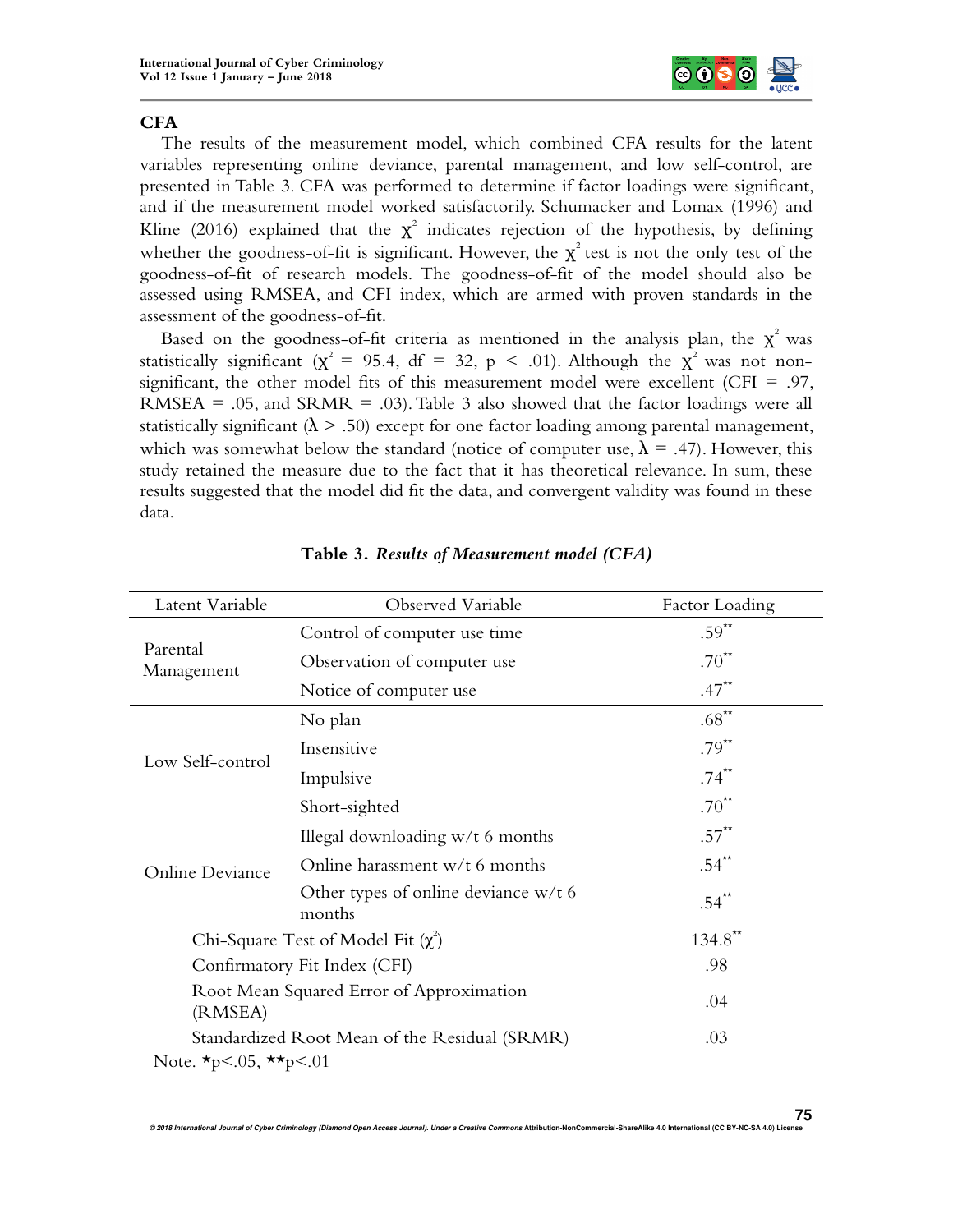## **SEM**

This study conducted analyses of structural equation modelling in order to test how parental management influences online deviance, with the mediating variables of low selfcontrol (see Table 4). In Model 1, fit results indicated that overall results of fit statistics demonstrated excellent goodness-of fit of the model ( $\chi^2$  = 95.4, p < .01, CFI = .97, RMSEA =  $.05$ , and SRMR =  $.03$ ). This model shows that parental management negatively and significantly influences low self-control (Hypothesis 2), while parental management did not have a significant influence on online deviance (Hypothesis 1). However, low self-control positively and significantly influences online deviance (Hypothesis 3). In particular, low self-control was the most significant factor to online deviance in this model ( $\beta$  = .30, p < .01). Furthermore, Table 5 indicates that there is an indirect effect of parental management on online deviance through low self-control. That is, Hypothesis 4 (Parental management decreases online deviance through low self-control) was also supported (total effect  $=$  -.70, direct effect  $=$  -.46, and indirect effect  $=$  -.25).

| Measures                                                     | Model 1              |                      |  |  |
|--------------------------------------------------------------|----------------------|----------------------|--|--|
|                                                              | Coef. (SE)           |                      |  |  |
| Parental Management $\rightarrow$ Low Self-control           | $-.23(.06)$          | $-.18$ <sup>**</sup> |  |  |
| Parental Management $\rightarrow$ Online Deviance            | $-.26(.25)$          | $-.10$               |  |  |
| Low Self-Control $\rightarrow$ Online Deviance               | 1.05(0.19)           | $.30^{**}$           |  |  |
| Chi-Square Test of Model Fit $(\chi^2)$                      | $95.4$ <sup>**</sup> |                      |  |  |
| Confirmatory Fit Index (CFI)                                 | .97                  |                      |  |  |
| Root Mean Squared Error of Approximation<br>(RMSEA)          | .05                  |                      |  |  |
| Standardized Root Mean of the Residual (SRMR)                | .03                  |                      |  |  |
| $N_{\text{obs}}$ $\star$ $\sim$ 05 $\star$ $\star$ $\sim$ 01 |                      |                      |  |  |

#### **Table 4. Results of Structural equation modeling (SEM)**

Note.  $\star p < .05$ ,  $\star \star p < .01$ 

## **Table 5. Direct/ Indirect and Total Effects of Latent Variables**

|       | LV.                    | M.V                     | D.V                | Direct | Indirect                                          | Total<br>Effect |
|-------|------------------------|-------------------------|--------------------|--------|---------------------------------------------------|-----------------|
| Model | Parental<br>Management | Low<br>Self-<br>control | Online<br>Deviance |        | $-.46 (-.10) \quad -.25 (-.05) \quad -.70 (-.15)$ |                 |

Note. Parentheses are standardized effects.  $I.V =$  Independent Variable,  $M.V =$ Mediating Variable, and  $D.V = Dependent Variable$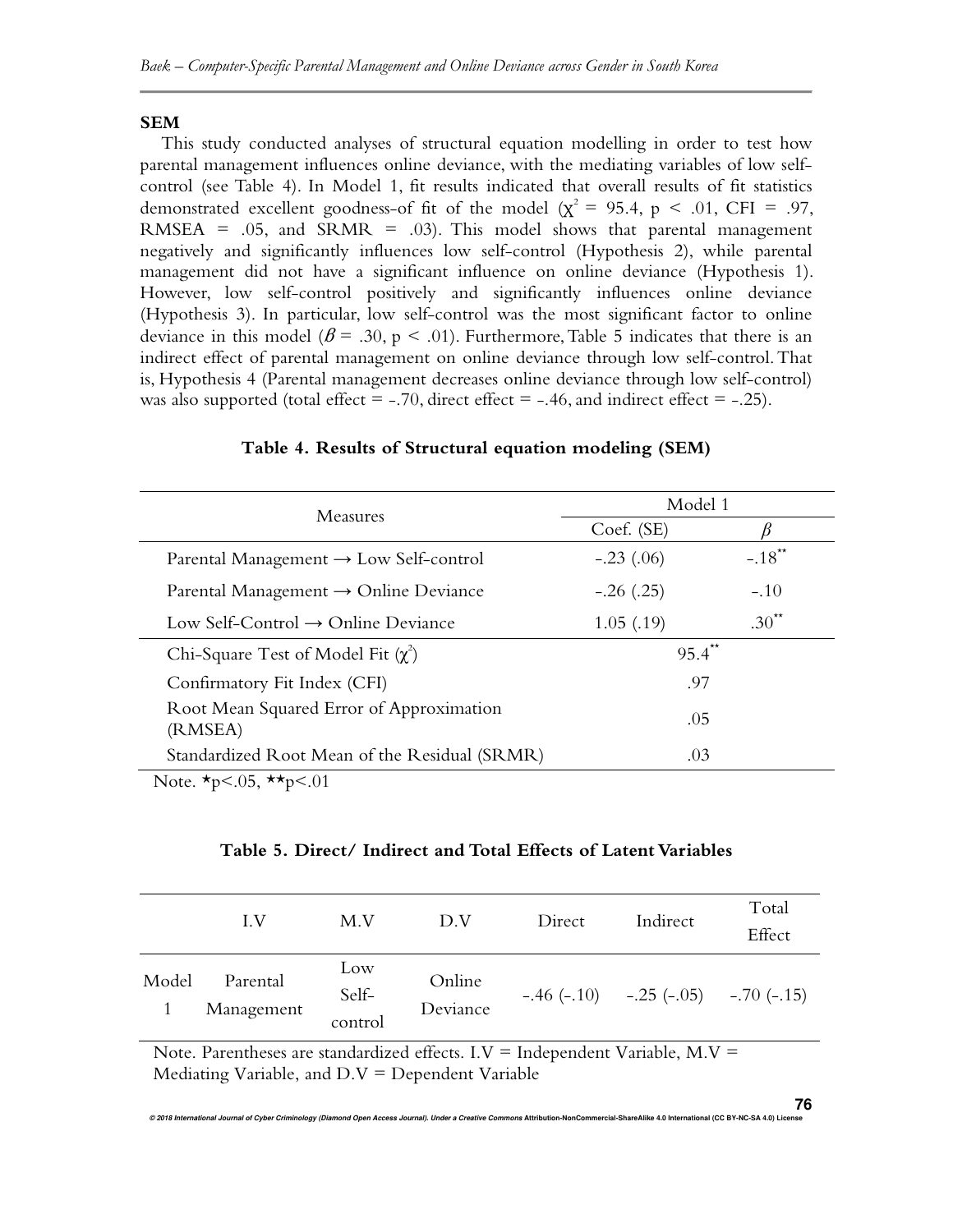

| Measures                                                                                                                                                                              | Model 2 for Female |            | Model 3 for Male      |                    |  |
|---------------------------------------------------------------------------------------------------------------------------------------------------------------------------------------|--------------------|------------|-----------------------|--------------------|--|
|                                                                                                                                                                                       | Coef. (SE)         | B          | Coef. (SE)            | $\beta$            |  |
| Parental Management $\rightarrow$ Low Self-control -.22 (.07) -.20 <sup>**</sup>                                                                                                      |                    |            | $-.21$ (.11)          | $-.13$             |  |
| Parental Management $\rightarrow$ Online Deviance -.39 (.27)                                                                                                                          |                    | $-.13$     | $-.80(.50)$           | $-.12$             |  |
| Low Self-Control $\rightarrow$ Online Deviance                                                                                                                                        | 1.11(.27)          | $.39^{**}$ | 1.11(.26)             | $.28^{\star\star}$ |  |
| Chi-Square Test of Model Fit $(\chi^2)$                                                                                                                                               | $56.97$ **         |            | $64.96$ <sup>**</sup> |                    |  |
| Confirmatory Fit Index (CFI)                                                                                                                                                          | .97                |            | .97                   |                    |  |
| Root Mean Squared Error of Approximation<br>(RMSEA)                                                                                                                                   | .04                |            | .05                   |                    |  |
| Standardized Root Mean of the Residual<br>(SRMR)<br>$\mathbf{M}$ $\mathbf{L}$ $\mathbf{L}$ $\mathbf{A}$ $\mathbf{C}$ $\mathbf{L}$ $\mathbf{L}$ $\mathbf{L}$ $\mathbf{A}$ $\mathbf{A}$ | .04                |            | .04                   |                    |  |

# **Table 6. Structural equation modeling (SEM) results across Gender**

Note.  $\star p < .05$ ,  $\star \star p < .01$ 

**Table 7. Direct/ Indirect and Total Effect of Latent Variables across Gender** 

|                          | $L_{\rm V}$                     | M.V                     | D.V                | Direct       | Indirect                               | Total<br>Effect            |
|--------------------------|---------------------------------|-------------------------|--------------------|--------------|----------------------------------------|----------------------------|
| Model 2<br>for<br>Female | Parental<br>Management          | Low<br>Self-<br>control | Online<br>Deviance |              | $-.39(-.13)$ $-.24(-.08)$ $-.64(-.21)$ |                            |
| Model 3                  | Parental<br>for Male Management | Low<br>Self-<br>control | Online<br>Deviance | $-.80(-.12)$ |                                        | $-.24 (-.03) -1.04 (-.15)$ |

Note. Parentheses are standardized effects.  $I.V =$  Independent Variable,  $M.V =$ Mediating Variable, and  $D.V = Dependent Variable$ 

Regarding Hypothesis 5 (Across gender, parental management and low self-control have different impacts on online deviance), the last step of this study was the examination of gender difference; in Table 6, Model 2 was for female adolescents, while Model 3 was for male adolescents. Like the previous model (Model 1), the model fits indicated that ranges of two models (Models 2 and 3) were proper. However, there were several differences between models; while low self-control was the most significant factor to online deviance in both models (for females,  $\beta = .39$ , p < .01 and for males,  $\beta = .28$ , p < .01), parental management did not significantly influence low self-control in the male model (Model 3), but did in the female model (Model 2) ( $\beta$  = -.20, p < .01). Furthermore, regarding mediation effects (see Table 7), low self-control in Model 2 for females had a

**77**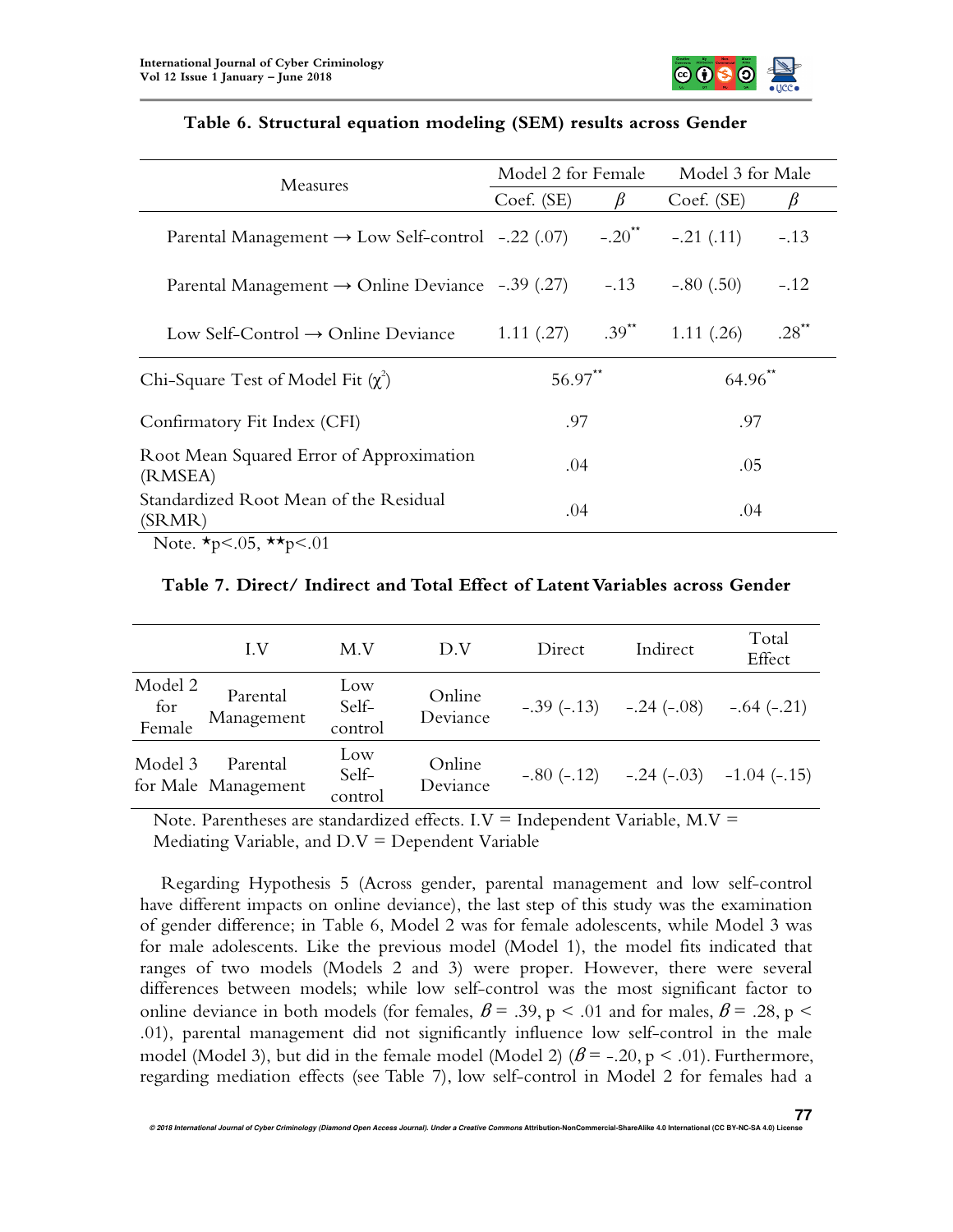higher effect (standardized indirect effect  $=$  -.08 out of -.21) compared to that in Model 3 for males (standardized indirect effect  $=$  -.03 out of -.15). That is, the role of parental management would be very significant to online deviance and low self-control in Model 2 for female adolescents; in contrast, that of Model 3 for male adolescents did not have any effects to online deviance and low self-control.

#### **Discussion**

By increasing opportunities of Internet technology use (Power, 2000; Rogers et al., 2006; Ziyanak, 2014), deviant behaviors on the Internet by adolescents have increased over the last two decades (Daniel, 2005; Donner et al., 2014). Furthermore, there are various kinds of online deviance, such as cyber terrorism, computer hacking, digital piracy, online harassment, and certain self-harm behaviors (Giles, 2006; Higgins, 2005, 2006; Holt et al., 2010; Joinson, 2005). Regarding a variety of these online deviance, Gottfredson and Hirschi's (1990) self-control theory has provided a useful theoretical framework (Donner et al., 2014); Gottfredson and Hirschi (1990) claimed that low selfcontrol could be applied to various deviant and criminal acts. Pratt and Cullen's metaanalysis (2000) indicated that Gottfredson and Hirschi's (1990) self-control theory has received much empirical support. Like many studies using various types of deviance and crimes (e.g., academic dishonesty [Cochran et al., 1998], bullying [Moon et al., 2011], police misconduct [Donner & Jennings, 2014], and substance use [Desmond et al., 2012]), prior research has supported self-control theory using a variety of forms of online deviance (e.g., digital piracy [Higgins 2005; 2006; Higgins et al., 2006; Higgins et al., 2008], illegal downloading [Moon et al., 2012], and online harassment [Baek et al., 2016]).

Despite much empirical support to self-control theory, explanation of gender differences and inclusion of all concepts in the theory have been controversial (i.e., parental management) (Baek et al., 2016; Higgins, 2006; Marcum et al., 2012; Moon et al., 2012; Longshore et al., 1996; Tittle et al., 2003). Moreover, more scholars have been inclined to study online deviance, but this topic is still underrepresented in criminological research utilizing international samples. To address these issues, this study conducted structural equation modeling (SEM) using Korean data. This study examined that parental management had an influence on online deviance, by mediating low self-control based on Gottfredson and Hirschi's (1990) self-control theory. In addition, this study examined supplementary models to discover whether gender differences would occur in this study. Through testing five hypotheses, this study found strong support for the self-control theory. Additionally, the results of this study were similar to previous studies related to online deviance, but there were several issues.

First of all, this study found that low self-control in all models of this study was the strongest predictor of deviant behaviors on the Internet by adolescents. As results from numerous empirical studies have shown (Pratt & Cullen, 2000), low self-control significantly increases adolescents' online deviance. That is, adolescents with low selfcontrol are more likely to commit online deviance than those with high self-control like the results of prior studies (Donner et al., 2014; Higgins, 2005, 2006; Holt et al., 2012; Moon et al., 2012). Furthermore, results of this study were in line with several studies using Korean samples (Baek et al., 2016; Kim & Kim, 2015; Moon et al., 2010; Moon et al., 2012).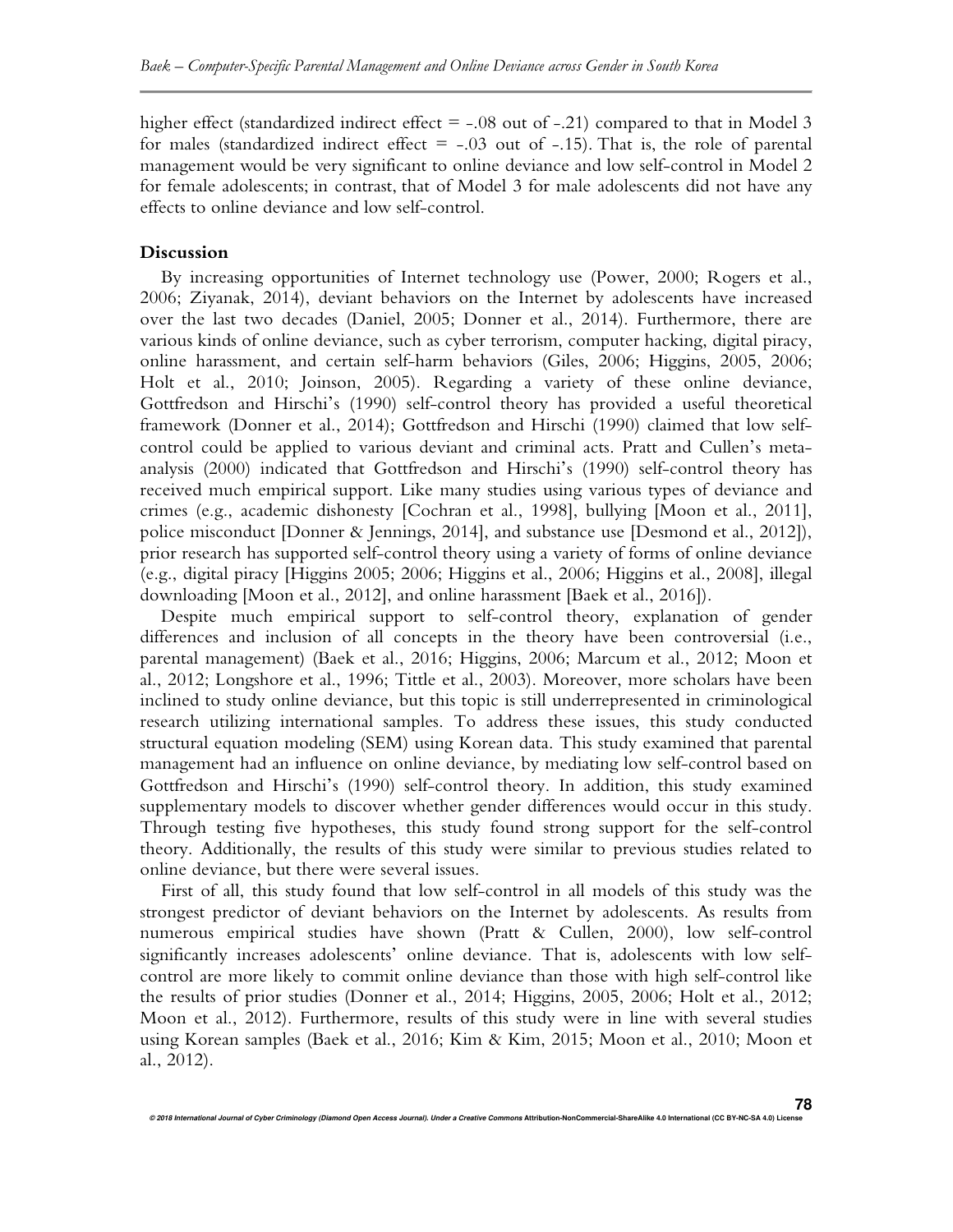

Secondly, the results from this study indicated that parental management did not have a direct impact on online deviance. Unlike findings of the meta-analysis (Hoeve et al., 2009), in which parenting is strongly linked to delinquencies, parental management did not significantly and directly decrease online deviance in all models of this study (Models 1 to 3). Instead of this relationship, parental management significantly increased the level of low self-control, and this low self-control led to online deviance. That is, consistent with propositions of Gottfredson and Hirschi's (1990) self-control theory, parental management influences deviant behaviors through their children's self-control (Gibbs et al., 1998; Gibbs et al., 2003).

However, although the results in Model 2 for female adolescents were consistent with Model 1 (parental management decreased online deviance through the mediation of selfcontrol of female adolescents), parental management was not significantly related to low self-control in Model 3 for male adolescents. This issue might be linked to different parental attitudes about female and male children (Tittle et al., 2003). For instance, LaGrange and Silverman (1999) described differential socialization that "females tend to be more closely monitored than males throughout childhood. They therefore have fewer opportunities to express their propensities in antisocial actions, even if such propensities exist" (p. 44). Thus, their parents could more sensitively influence females' self-control than that of males (Tittle et al., 2003). Regarding different parental management for females and males, Higgins (2006) referred to this issue, mentioning that "while Gottfredson and Hirschi assert that the mechanism for criminal behavior is the same for males and females (i.e., low self-control), they are clear in their assertion that criminal behavior and self-control levels will be different for males and females" (p. 5).

Finally, this study showed several differences between Model 2 for females and Model 3 for males. In particular, this study found different effects to online deviance across gender in Table 7. According to the results, females' low self-control was a strong mediation between parental management and online deviance, while the role of parental management for male adolescents was weak in this study. This study could not strongly claim the existence of gender differences in parental management, low self-control, and online deviance because relatively few studies have examined this issue as well as found mixed results concerning low self-control when explaining gender differences (Higgins, 2006; Moon et al., 2012; LaGrange & Silverman, 1999; Tittle et al., 2003). However, this study recommends that gender differences should be included in the etiology of online deviance by adolescents due to gender that appears to be the significant factor to a variety of deviant behaviors (Higgins, 2006; Higgins et al., 2007; Hinduja 2008; Malin & Fowers, 2009; Moon et al., 2012; Morris & Higgins, 2009; Longshore et al., 1996). As Gottfredson and Hirschi (1990) suggested, "Gender differences may be due to differences in crime rather than criminality, and that differences in opportunity may account for much of the male-female differences in crime rates" (p. 147).

# **Conclusion**

Although this study found that parental management, low self-control, and the mediation effect had a different influence on online deviance depending on gender, this study strongly supported the main assumption of Gottfredson and Hirschi's (1990) selfcontrol theory that individuals with low self-control are more likely to engage in various types of deviant and criminal behaviors than those with high self-control. This study,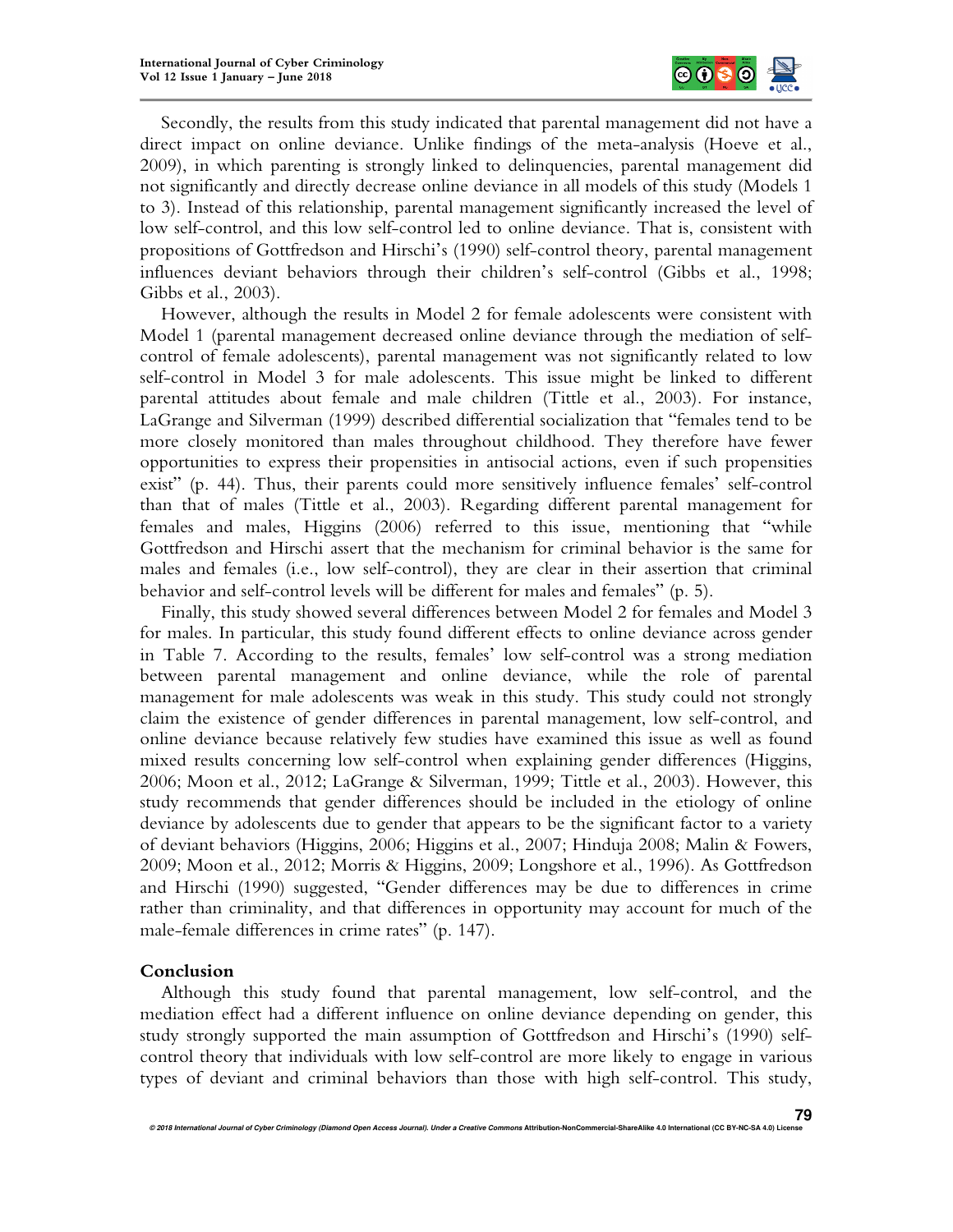however, had several limitations, such as measurement issues, the cross-sectional nature of the data (e.g., unclear time-order), and the exclusion of concepts in the theory (e.g., opportunity). In particular, data that used in this study is rather old so that it could be controversial that the findings of current study are still applicable today. In addition, this study narrowly focused on computer-specific parenting based on computer use. Therefore, these measures would not represent all parental management in the self-control theory. Moreover, the measures could be applied to another concept in the theory. For instance, a measure used in this study, "My parents limit my time using computers, so I can use the computer allowed time period," could be the concept of opportunity in this theory. In addition, there were only four measures for low self-control instead of six (impulsive, insensitive, physical, risking, short-sighted, and nonverbal). Finally, parental management of respondents could be generated by their online deviance. However, this study could not control this time-order due to cross-sectional data. Nevertheless, this study strongly supported Gottfredson and Hirschi (1990)'s theory. In addition, this study would contribute as an examination that applies self-control theory to Korean adolescents. Future studies are needed to clearly define measures and to determine the cause of gender difference in online deviance. These can, in turn, offer ways to aid in the investigation and remediation of this particular form of deviant behaviors on the Internet by adolescents.

# **References**

- Baek, H., Losavio, M. M., & Higgins, G. E. (2016). The impact of low self-control on online harassment: Interaction with opportunity. *Journal of Digital Forensic, Security, and Law, 11*, 27-42.
- Business Software Alliance (BSA). (2012). *Shadow Market: 2011 BSA Global Software Piracy Study*. Retrieved from http://globalstudy.bsa.org/2011/downloads/study\_pdf/2011\_BSA\_Piracy\_Study-Standard.pdf
- Byrne, B. M. (2012). *Structural Equation Modeling with Mplus.* New York, NY: Routledge.
- Cheung, G. W., & Rensvold, R. B. (2002). Evaluating goodness-of-fit indexes for testing measurement invariance. *Structural Equation Modeling, 9*, 233-255.
- Choi, S. (2009). *A study of cybercrime among juveniles.* Seoul, Korea: Korean Institute of Criminology.
- Cochran, J. K., Wood, P. B., Sellers, C. S., Wilkerson, W., & Chamlin, M. B. (1998). Academic dishonesty and low self-control: An empirical test of a general theory of crime. *Deviant Behavior, 19*, 227-255.
- Daniel, A. J. (2005). An exploration of middle and high school student's perceptions of deviant behavior when using computers and the Internet. *Journal of Technology Studies, 31*, 70–80.
- Desmond, S. A., Bruce, A. S., & Stacer, M. J. (2012). Self-control, opportunity, and substance use. *Deviant Behavior, 33*, 425-447.
- Donner, C. M., & Jennings, W. G. (2014). Low self-control and police deviance: Applying Gottfredson and Hirschi's general theory to officer misconduct. *Police Quarterly, 17*, 203-225.
- Donner, C. M., Marcum, C. D., Jennings, W. G., Higgins, G. E., & Banfield, J. (2014). Low self-control and cybercrime: Exploring the utility of the general theory of crime beyond digital piracy. *Computers in Human Behavior, 34,* 165–172.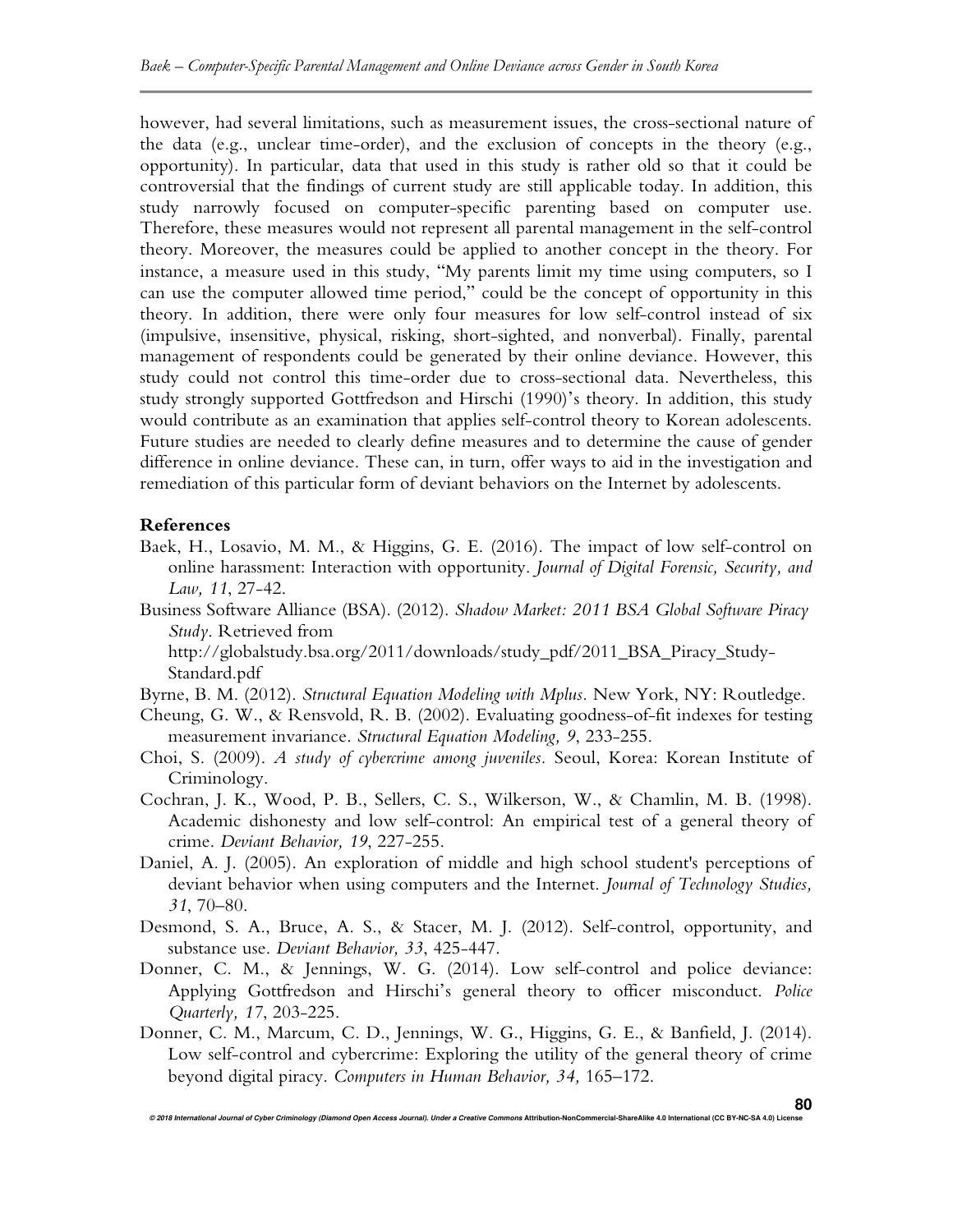

- Eastin, M. S., Greenberg, B. S., & Hofschire, L. (2006). Parenting the Internet. *Journal of Communication, 56*(3), 486–504.
- Finn, J. (2004). A survey of online harassment as a University campus. *Journal of Interpersonal Violence, 19*, 468–483.
- Gibbs, J. J., Giever, D., & Higgins, G. E. (2003). A test of Gottfredson and Hirschi's general theory using structural equation modeling. *Criminal Justice and Behavior, 30*, 441-458.
- Gibbs, J. J., Giever, D., & Martin, J. S. (1998). Parental management and self-control: An empirical test of Gottfredson and Hirschi's general theory. *Journal of Research in Crime and Delinquency, 35*, 40-70.
- Giles, D. C. (2006). Constructing identities in cyberspace: The case of eating disorders. *British Journal of Social Psychology, 45*(3), 463–477.
- Gottfredson, M., & Hirschi, T. (1990). *A general theory of crime.* Stanford, CA: Stanford University Press.
- Gravetter, F. J., & Wallnau, L. B. (2014). *Essentials of statistics for the behavioral sciences* (8th Ed.). Belmont, CA: Wadsworth.
- Higgins, G. E. (2005). Can low self-control help understand the software piracy problem? *Deviant Behavior: An Interdisciplinary Journal, 26,* 1–24.
- Higgins, G. E. (2006). Gender differences in software piracy: The mediating roles of selfcontrol theory and social learning theory. *Journal of Economic Crime Management, 4*(1),  $1 - 30$ .
- Higgins, G. E., Fell, B. D., & Wilson, A. L. (2006). Digital piracy: Assessing the contributions of an integrated self-control theory and social learning theory using structural equation modeling. *Criminal Justice Studies, 19,* 3–22.
- Higgins, G. E., Wolfe, S. E., & Marcum, C. D. (2008). Digital piracy: An examination of three measurements of self-control. *Deviant Behavior, 29,* 440–460.
- Hinduja, S. (2008). Deindividuation and Internet Software Piracy. *Cyberpsychology & Behavior, 11*(4), 391–398.
- Holt, T. J., & Bossler, A. M., & May, D. C. (2010). Low self-control, deviant peer associations, and juvenile cyber deviance. *American Journal of Criminal Justice, 37,* 378– 395.
- Hoeve, M., Dubas, J. S., Eichelsheim, V. I., van der Laan, P. H., Smmenk, W., & Gerris, J. R. M. (2009). The relationship between parenting and delinquency: A metaanalysis. *Journal of Abnormal Child Psychology, 37*, 749-775.
- Hu, L. T., & Bentler, P. M. (1999). Cutoff criteria for fit indexes in covariance structure analysis: Conventional criteria versus new alternatives. *Structural Equation Modeling: A Multidisciplinary Journal, 6*(1), 1-55.
- International Federation of Phonographic Industries (IFPI). (2010). *The Recording Industry 2009 Piracy Report: Protecting Creativity in Music*. Retrieved from http://www.ifpi.org
- International Federation of the Phonographic Industry. (2015). *IFPI Digital Music Report 2015: Charting the Path to Sustainable Growth*. Retrieved from http://www.ifpi.org/downloads/Digital-Music-Report-2015.pdf
- Joinson, A. N. (2005). Deviance and the internet: New challenges for social science. *Social Science Computer Review, 23*(1), 5–7.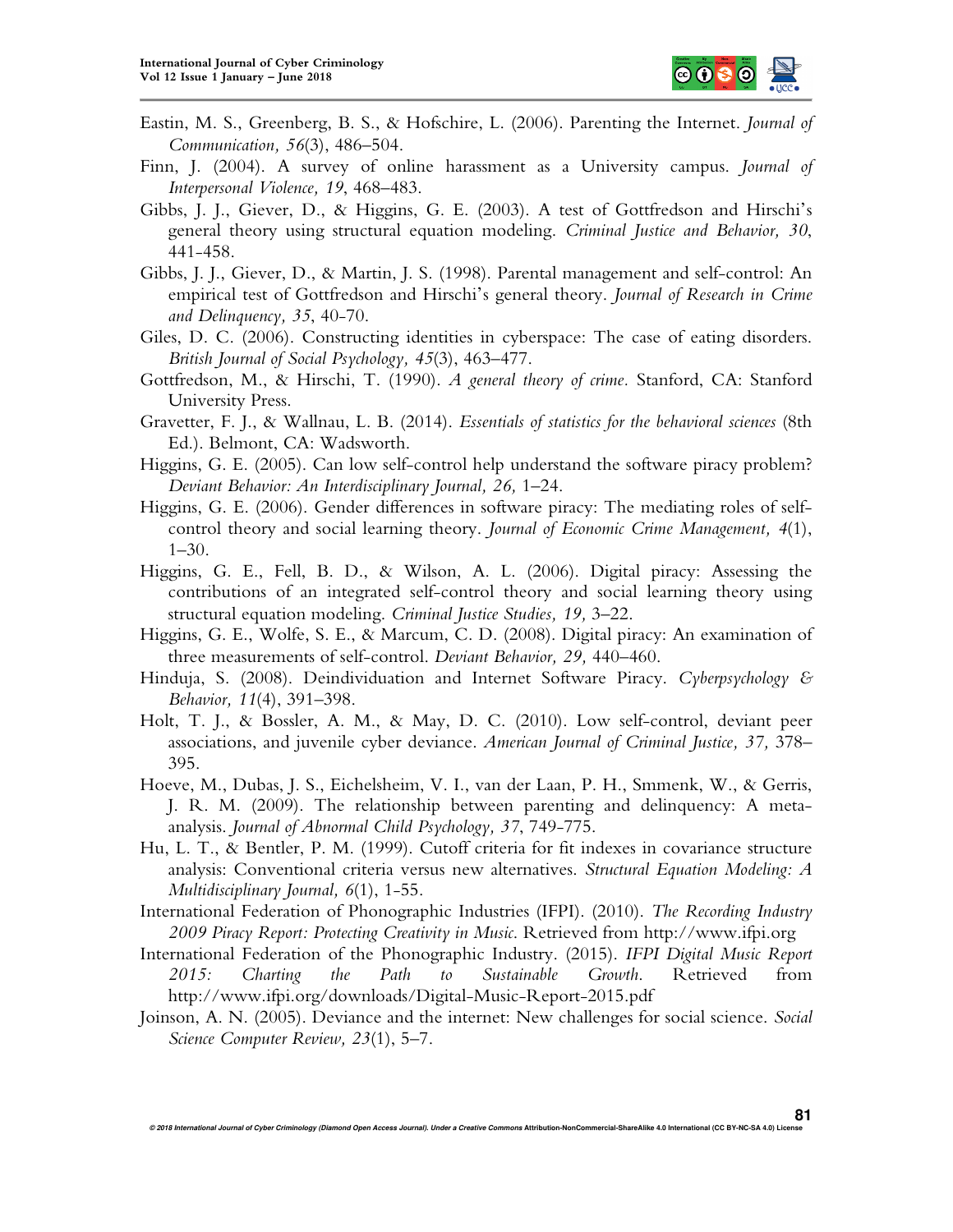- Jones, L. M., Mitchell, K. J., & Finkelhor, D. (2013). Online harassment in context: Trends from three youth internet safety surveys (2000, 2005, 2010). *Psychology of Violence, 3,* 53–69.
- Khunrana, A., Bleakley, A., Jordan, A. B., & Romer, D. (2015). The protective effects of parental monitoring and internet restriction on adolescents' risk of online harassment. *Journal of Youth Adolescence, 44,* 1039–1047.
- Kim, J. E., & Kim, J. H. (2015). Software piracy among Korean adolescents: Lessons from panel data. *Deviant Behavior, 36*(9), 705–724.
- Kline, R. B. (2016). *Principles and Practice of Structural Equation Modeling (4th Ed.)*. New York, NY: The Guilford Press.
- Livingstone, S. (2003). Children's use of the internet: reflections on the emerging research agenda. *New Media & Society, 5*, 147–166.
- Longshore, D., Turner, S., & Stein, J. (1996). Self-control in a criminal sample: an examination of construct validity. *Criminology, 34*, 209-228.
- Malin, J., & Fowers, B. J. (2009). Adolescent self-control and music and movie piracy. *Computers in Human Behavior, 25,* 718–722.
- Marcum, C. D., Higgins, G. E., Freiburger, T. L., & Ricketts, M. L. (2012). Battle of the sexes: An examination of male and female cyber bullying. *International Journal of Cyber Criminology, 6*(1), 904-911.
- McDonald, H. S., Horstmann, N., Strom, K. J., & Pope, M. W. (2009). *The impact of the Internet on deviant behavior and deviant communities*. Durham, NC: The Institute for Homeland Security Solution.
- Meade, A. W., Jonson, E. C., & Braddy, P. W. (2008). Power and sensitivity of alternative fit indices in tests of measurement invariance. *Journal of Applied Psychology, 93*, 568-592.
- Moon, B., Hwang, H-W., & McCluskey, J. D. (2011). Causes of School bullying: Empirical test of a General Theory of Crime, Differential Association Theory, and General Strain Theory. *Crime & Delinquency, 57*(6), 849-877.
- Moon, B., McCluskey, J. D., & McCluskey, C. P. (2010). A General theory of crime and computer crime: An empirical test. *Journal of Criminal Justice, 38,* 767-772.
- Moon, B., McCluskey, J. D., McCluskey, C. P., & Lee, S. (2012). Gender, general theory of crime and computer crime: An empirical test. *International Journal of Offender Therapy and Comparative Criminology, 57*(4), 460–478.
- Morris, R. G., & Higgins, G. E. (2009). Neutralizing potential and self-reported digital piracy: A multi-theoretical exploration among college undergraduates. *Criminal Justice Review, 34*, 173–195.
- Morris, G. D., & Wood, P. B. (2010). Delinquency and non-reservation American Indians: The role of unique and general predictors of interpersonal and property offending. *Journal of Ethnicity in Criminal Justice, 8*, 248-265.
- LaGrange, T. C., & Silverman, R. A. (1999). Low self-control and opportunity: Testing the general theory of crime as an explanation for gender differences in delinquency. *Criminology, 37*, 41–72.
- Longshore, D., & Turner, S. (1998). Self-control and criminal opportunity: Crosssectional test of the general theory of crime. *Criminal Justice and Behavior, 25*, 81–98.
- Power, R. (2000). 2000 CSI/FBI computer crime and security survey. *Computer Security Issues and Trends, 6,* 1–15.